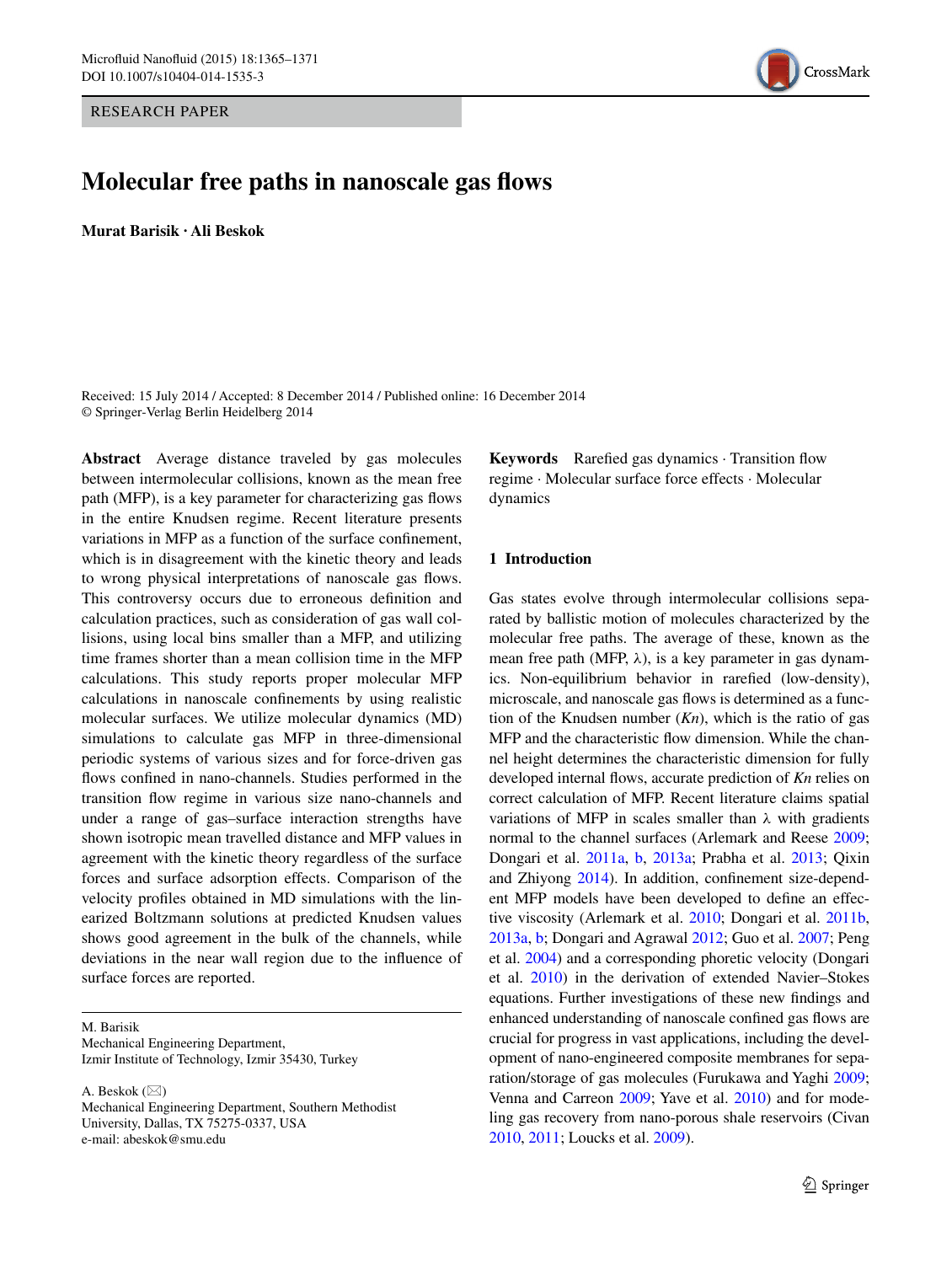Kinetic theory definition of MFP  $(\lambda_{KT})$  for hard sphere gas molecules is given as (Karniadakis et al. [2005](#page-6-16))

$$
\lambda_{\text{KT}} = \frac{1}{\sqrt{2\pi\sigma_{\text{HS}}^2 n}}\tag{1}
$$

where *n* is the local number density, and  $\sigma_{\text{HS}}$  is the molecular diameter. This derivation involves gas–gas interactions only. Therefore, sampled gas molecules do not go through gas–surface collisions. Alternatively, one can use the kinetic theory definition of viscosity for hard sphere molecules  $(\mu)$  and employ gas density  $(\rho)$  and temperature  $(T)$ to arrive at

$$
\lambda_{\rm KT} = \frac{\sqrt{\pi}\mu}{\rho\sqrt{RT}},\tag{2}
$$

where  $R$  is the specific gas constant.

Mean free path of gas molecules can also be calculated using molecular dynamics (MD). For this purpose, we use monatomic gas molecules going through van der Waals interactions modeled by the truncated Lennard-Jones (LJ) 6–12 potential. We simulate argon molecules with molecular mass of  $m_{\text{Ar}} = 6.63 \times 10^{-26}$  kg and diameter of  $\sigma_{\text{LL-Ar}} = 0.3405$  nm. Depth of the potential well is  $\varepsilon_{Ar} = 119.8 \times k_b$ , where  $k_b$  is the Boltzmann constant. We used a cutoff distance of  $r_c = 1.08$  nm, which is approximately equal to 3.17  $\sigma_{\text{LI}}$  for argon molecules. At this cutoff distance, attractive part of the LJ potential is reduced to 0.00392*ε*. During simulations, argon–argon interactions use  $\varepsilon_{Ar}$ , while argon–wall interactions use  $\varepsilon_{Ar}$ , 2  $\varepsilon_{Ar}$ , and 3  $\varepsilon_{Ar}$ to investigate increasing wall attraction. Walls were modeled molecularly using face-centered cubic (FCC) structure with  $(1,0,0)$  plane facing the gas. For simplicity, molecular diameters of wall molecules are assumed to be equivalent to that of argon. We present our results as a function of normalized interaction parameters, which result in  $\varepsilon_{\text{ff}} = 1$  for gas–gas and  $\varepsilon_{\rm wf}\varepsilon_{\rm ff} = 1, 2$ , and 3 for gas–wall interactions.

Using MD, we measured the total distance traveled by every molecule to calculate a mean travelled distance (MTD) as,

MTD = 
$$
\sum_{j=1}^{m} \left( \frac{1}{N} \sum_{i=1}^{N} \left( (t_j - t_{j-1}) \times \left| u^{i}(t_j) \right| + \frac{1}{2} \times (t_j - t_{j-1})^2 \times \left| a^{i}(t_j) \right| \right) \right),
$$
\n(3)

where  $u^i(t_j)$  and  $a^i(t_j)$  are the velocity and acceleration of molecule  $i$  at time  $t_j$ ;  $N$  is the total number of molecules in the system, and *m* is the total number of time steps during the measurements. MTD in *x-*, *y-,* and *z*-directions is also measured separately to investigate its isotropy in nanoscale confinements.

The MFP calculation requires additional attention to record the free paths of individual molecules and counting the number of collision events. The latter requires collision

<span id="page-1-1"></span>diameter, which cannot be defined conventionally for molecules interacting via LJ potential. Using local thermodynamic state of argon gas and its corresponding bulk viscosity, we calculated MFP using Eq. ([2\)](#page-1-0). Equating this value to  $\lambda_{\text{KT}}$  in Eq. [\(1](#page-1-1)), we obtained a collision diameter,  $\sigma_{\text{col}}$ , for argon as  $1.06 \times \sigma_{\text{LLAr}}$ . We define collision events as two argon molecules getting close to each other to a distance of  $\sigma_{\text{col}}$ . Since the molecules interact via LJ potential, any two gas molecules can remain close to each other for some finite time before they repel each other. We count these events as a single collision in our analyzes. For free path measurements, one should record MTDs of each molecule except during the collision events. MTD measurements should be performed in a time frame proportional to the mean collision time.

<span id="page-1-0"></span>MD simulations start with the Maxwell–Boltzmann velocity distribution of gas molecules at 298 K. Initial particle distribution is evolved  $10^6$  time steps (4 ns) to reach an isothermal steady state using 4 fs  $(\sim 0.002 \tau)$  time steps, after which  $2 \times 10^6$  time steps (40 ns) are performed for time averaging. Canonical ensemble is performed by utilizing the Nose–Hoover thermostat (Evans and Hoover [1986\)](#page-6-17).

We first analyze three-dimensional systems in a periodic box of various dimensions by simulating argon gas at three different densities corresponding to the ideal gas state. Without any surface effects, these sets of simulations are designed to test our MFP calculation algorithm at different densities and simulation domain sizes. Table [1](#page-2-0) shows three different domain sizes used for each density case along with the number of gas molecules used in the simulations, gas density,  $\lambda_{KT}$  from Eq. [\(2](#page-1-0)), MTD in three mutually orthogonal dimensions, total MTD, MD calculated mean molecular speed  $\bar{c}_{MD}$ , and  $\lambda_{MD}$ . The MTD values are measured using Eq. ([3\)](#page-1-2) with 4-ns simulation intervals. Results in Table [1](#page-2-0) are the average of ten 4-ns sampled values. We calculated the mean molecular speed using  $\bar{c}_{MD} = MTD/\Delta t$ . Results show great agreement with kinetic theory predictions given by  $\bar{c} = \sqrt{8RT/\pi}$ , which is ~397 m/s for argon gas at 298 K. MTD values measured in each direction show isotropy of the system. MFP from MD calculations matches kinetic theory predictions very accurately, proving no size effects of domain periodicity. Based on this observation, we conclude that MD can predict MFP properly in periodic systems that are about *λ* long or larger.

<span id="page-1-2"></span>Next, we simulate force-driven argon gas flows between molecularly modeled two parallel surfaces separated with a distance *H*. Periodic boundary conditions are applied in the stream wise and lateral directions. Size of the domain is crucial, especially in the flow direction to simulate the correct gas thermodynamic state. Based on previous results, simulation domains are designed to span  $\sim \lambda_{Ar}$  or more in the periodic directions in order to capture gas–gas intermolecular collisions and to calculate the MFP properly. Large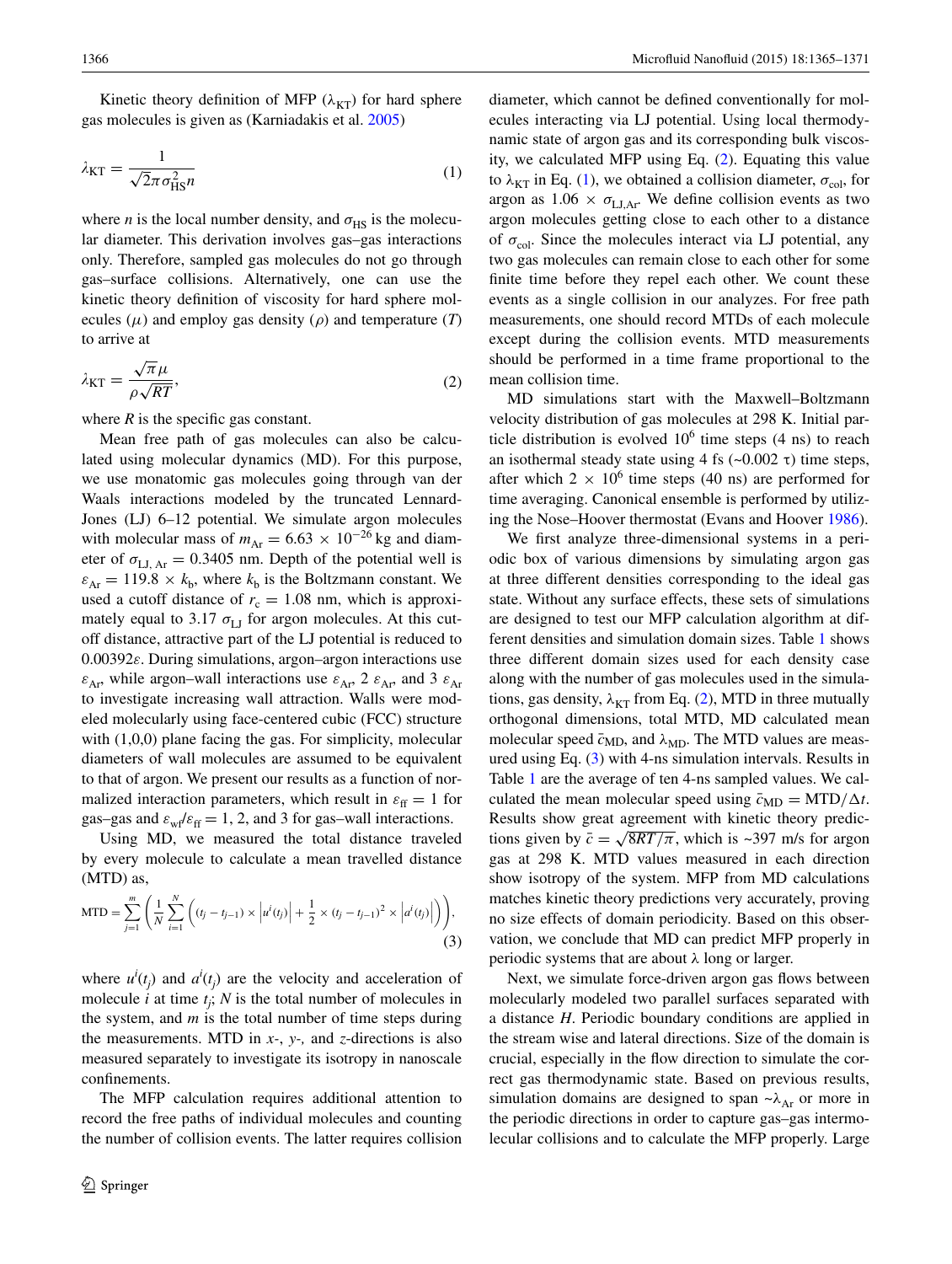<span id="page-2-0"></span>**Table 1** MD simulation parameters and measured MTD and MFP values with kinetic theory predictions in periodic rectangular domains

| Dimensions (nm)             | # Gas<br>molecules | Density<br>$(kg/m^3)$ | $\lambda_{\text{KT}}$ (nm) | $MTD_{r}$<br>$(nm)$ in 4 ns | $MTD_{v}$<br>$(nm)$ in 4 ns | MTD.<br>$(nm)$ in 4 ns | <b>MTD</b><br>$(nm)$ in 4 ns | $\overline{c}_{MD}$<br>(m/s) | $\lambda_{MD}$<br>(nm) |
|-----------------------------|--------------------|-----------------------|----------------------------|-----------------------------|-----------------------------|------------------------|------------------------------|------------------------------|------------------------|
| $27 \times 27 \times 27$    | 2,250              | 3.761                 | 30.3                       | 791.5                       | 790.1                       | 791.5                  | 1,584.1                      | 396.03                       | 30.8                   |
| $54 \times 54 \times 54$    | 9,000              | 3.761                 | 30.3                       | 791.1                       | 791.4                       | 790.8                  | 1,583.8                      | 395.96                       | 30.7                   |
| $108 \times 108 \times 108$ | 20,250             | 3.761                 | 30.3                       | 790.9                       | 790.6                       | 791.2                  | 1,584.9                      | 396.23                       | 30.4                   |
| $54 \times 54 \times 54$    | 4,500              | 1.887                 | 60.3                       | 794.4                       | 789.3                       | 788.9                  | 1,583.9                      | 395.97                       | 60.9                   |
| $108 \times 108 \times 108$ | 18,000             | 1.887                 | 60.3                       | 790.2                       | 792.4                       | 788.6                  | 1,585.1                      | 396.28                       | 61.4                   |
| $162 \times 162 \times 162$ | 40,500             | 1.887                 | 60.3                       | 793.7                       | 790.5                       | 793.4                  | 1,584.3                      | 396.10                       | 60.7                   |
| $108 \times 108 \times 108$ | 9,000              | 0.944                 | 120.5                      | 796.6                       | 788.4                       | 792.1                  | 1,585.3                      | 396.33                       | 121.5                  |
| $216 \times 216 \times 216$ | 36,000             | 0.944                 | 120.5                      | 790.2                       | 792.9                       | 789.3                  | 1,584.5                      | 396.13                       | 122.3                  |

<span id="page-2-1"></span>**Fig. 1** Normalized gas density distributions in the near wall region for 10.8, 27, and 54 nm height channels for  $\varepsilon_{\rm wf}/\varepsilon_{\rm ff} = 1$ . Normalization is obtained using the bulk channel density **(a)**. Normalized gas density in 54 nm height channels for gas– wall interaction parameters of  $\varepsilon_{\text{wf}}/\varepsilon_{\text{ff}} = 1, 2, \text{ and } 3 \text{ (b)}$ 



domain sizes greatly complicate classical MD simulations, where the number of wall molecules overwhelms the simulation. We addressed this computational difficulty by using the Smart Wall Molecular Dynamics (SWMD) algorithm (Barisik et al. [2010\)](#page-6-18). For three-dimensional FCC crystal structured walls used here, the SWMD limits memory use of a semi-infinite wall slab into a stencil of 74 wall molecules. Current SWMD is a fixed lattice model, where wall molecules are rigid and keep their corresponding FCC positions (i.e., cold wall model). When a gas molecule approaches the surface and enters the near wall region, the SWMD wall stencil models presence of a semi-infinite wall.

Argon gas density is varied to obtain  $k = 1$  flows  $[k = (\sqrt{\pi}/2)Kn]$  in 10.8, 27, and 54 nm height channels. In linearized Boltzmann solutions, *k* is frequently used as the modified Knudsen number. A constant driving force  $(F_{\text{drive}})$ is applied on each gas molecule in the stream wise direction, while the applied force is specified according to the flow area. Specifically,  $F_{\text{drive}}$  is adjusted to create low Mach number gas flows ( $M \approx 0.07$ ) to maintain isothermal and nearly incompressible flow conditions in all cases. For this purpose,  $F_{\text{drive}}$ is fixed at  $20.2 \times 10^{-15}$  N/atom in the 10.8 nm height channel

(10.8 nm  $\times$  54 nm  $\times$  54 nm system) and 8.08  $\times$  10<sup>-15</sup> N/atom in the 27 nm height channel (27 nm  $\times$  54 nm  $\times$  54 nm system), while the 54-nm channel cases (54 nm  $\times$  54 nm  $\times$  54 nm system) use  $F_{\text{drive}} = 4.04 \times 10^{-15}$  N/atom. Local gas temperature is carefully monitored to ensure isothermal conditions throughout the channels.

In order to investigate the effects of gas–wall interactions, we simulate  $\varepsilon_{\text{wf}}/\varepsilon_{\text{ff}} = 1, 2,$  and 3 cases for gas flows in 54 nm height channel, while simulations for 10.8 and 27 nm height channels are performed for  $\varepsilon_{wf}/\varepsilon_{ff} = 1$  $\varepsilon_{wf}/\varepsilon_{ff} = 1$ . Figure 1 shows density distribution within 1.2 nm from the walls. Using the LJ cutoff distance, van der Walls forces from the walls penetrate approximately 1.08 nm from each surface, and this region is identified as the *wall force penetration depth*  $(L_f)$  (Barisik et al. [2010;](#page-6-18) Barisik and Beskok [2010](#page-5-2), [2011a,](#page-5-3) [b](#page-6-19), [2012](#page-6-20), [2014](#page-6-21)). Regardless of the channel height and the local thermodynamic state, density profiles near the walls normalized by the bulk flow density show a peak within ~0.4 nm from the center of wall molecules  $(y = 0)$ . This density increase was shown earlier in (Barisik and Beskok [2011a,](#page-5-3) [b](#page-6-19)). Match in the density profiles in Fig. [1a](#page-2-1) is simply due to the identical gas–surface coupling used in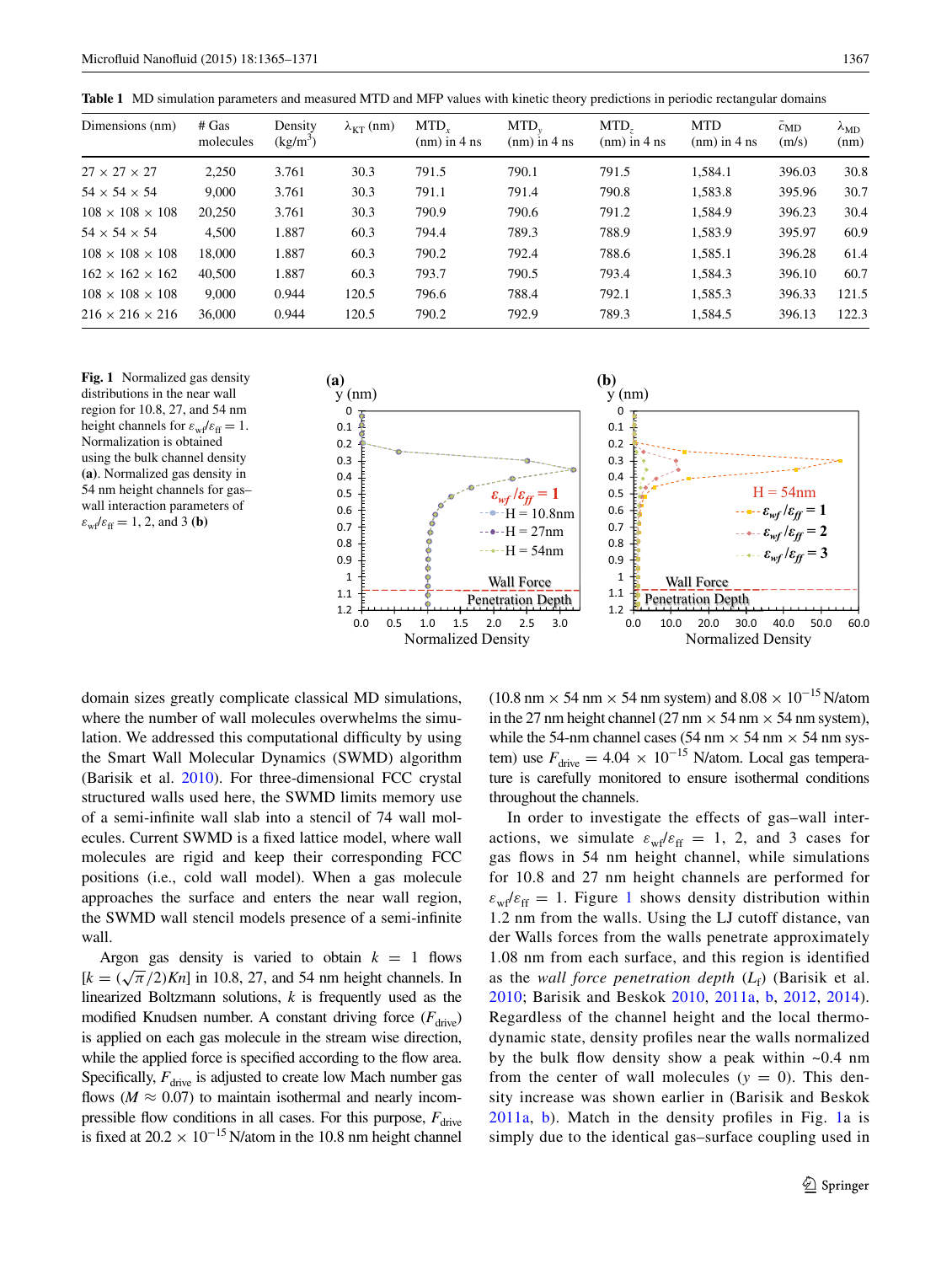

<span id="page-3-0"></span>**Fig. 2** Velocity distribution of argon gas at 298 K confined in nano-channels calculated by MD and predicted by Maxwell–Boltzmann distribution **(a)**. Distribution of normalized gas free paths measured by MD and predicted by kinetic theory **(b)**

<span id="page-3-1"></span>**Table 2** MD simulation parameters and measured MTD and MFP values with kinetic theory predictions for force-driven nano-channel flows

| Height (nm) | $\varepsilon_{\rm wf}/\varepsilon_{\rm ff}$ | Density<br>$(kg/m^3)$ | $\lambda_{\text{KT}}$ (nm) | MTD.<br>$(nm)$ in 4 ns | $MTD$ .<br>$(nm)$ in 4 ns | MTD.<br>$(nm)$ in 4 ns | <b>MTD</b><br>$(nm)$ in 4 ns | $\bar{c}$<br>(m/s) | $\lambda_{MD}$ (nm) | $Kn_{MD}$ | $k_{MD}$ |
|-------------|---------------------------------------------|-----------------------|----------------------------|------------------------|---------------------------|------------------------|------------------------------|--------------------|---------------------|-----------|----------|
| 10.8        |                                             | 9.291                 | 12.2                       | 790.9                  | 791.9                     | 790.6                  | 1,582.4                      | 395.61             | 12.5                | 1.16      | 1.02     |
| 27          |                                             | 3.761                 | 30.3                       | 790.1                  | 792.3                     | 791.6                  | 1,585.1                      | 396.28             | 30.8                | 1.14      | 1.00     |
| 54          |                                             | 1.887                 | 60.3                       | 791.8                  | 790.6                     | 790.4                  | 1.585.7                      | 396.43             | 60.9                | 1.13      | 1.01     |
| 54          |                                             | 1.887                 | 60.3                       | 790.9                  | 791.2                     | 792.3                  | 1.584.4                      | 396.1              | 61.5                | 1.14      | 1.01     |
| 54          | 3                                           | 1.887                 | 60.3                       | 791.3                  | 792.5                     | 791.4                  | 1,585.5                      | 396.4              | 61.3                | 1.14      | 1.01     |

these cases (i.e.,  $\varepsilon_{\rm wf}/\varepsilon_{\rm ff} = 1$ ). Density distributions near the wall for different  $\varepsilon_{\rm wf}/\varepsilon_{\rm ff}$  values are shown in Fig. [1b](#page-2-1). Increasing the surface force increases particle residence time in the near wall region and eventually leads to gas adsorption. Since different  $\varepsilon_{\text{wf}}/\varepsilon_{\text{ff}}$  values result in different number of adsorbed molecules on the surfaces, we start each simulation using the proper number of molecules to obtain the desired gas density in the bulk of the channels. This is important to keep *Kn* a constant. Although the density profiles in Fig. [1b](#page-2-1) are obtained for force-driven gas flows, our earlier work on shear-driven gas flows has shown similar density profiles with variation of  $\varepsilon_{wf}/\varepsilon_{ff}$  (Barisik and Beskok [2012](#page-6-20)). Results show that the near wall density profile is determined by the gas–surface interaction parameter, and it is independent of the local *Kn*.

In order to properly characterize the nanoscale confinement effects, we first computed the velocity distribution of gas molecules and compared these with Maxwell–Boltzmann velocity distribution at 298 K. Regardless of the channel height, density, surface potential, and flow conditions, MD gas velocity distribution is found identical to the kinetic theory description, which shows that *local thermal equilibrium* is maintained for these isothermal cases regardless of the nanoscale confinement effects induced by molecular surfaces (Fig. [2](#page-3-0)a).

Table [2](#page-3-1) shows MTD values in three mutually orthogonal directions (*y* is the wall normal direction), MTD, mean molecular speed, MFP, and *Kn* values obtained by MD simulations for various height nano-channels and under different gas–wall interaction parameters. All these parameters match with kinetic theory-based predictions. Similar to the periodic system results, MTDs in different directions are isotropic. Collision frequencies of gas molecules show large variations inside the wall force penetration region as a function of the surface interaction potential. In definition of the MFP, counting the number of gas–gas collisions in the near wall region leads to wrong assessments due to the adsorbed gas molecules. Interestingly enough, MTD values measured in the entire domain are not affected by the near wall region. Calculations of MTD and gas–gas collision frequency outside the force penetration depth result in MFP values that agree very well with the kinetic theory predictions. Distribution of the molecular free paths of gas molecules (*l*) is shown in Fig. [2b](#page-3-0). MD results normalized with the corresponding mean free paths match  $g(l/\lambda) = e^{-l/\lambda}$ , provided by the kinetic theory (Goodman and Wachman [1976](#page-6-22)).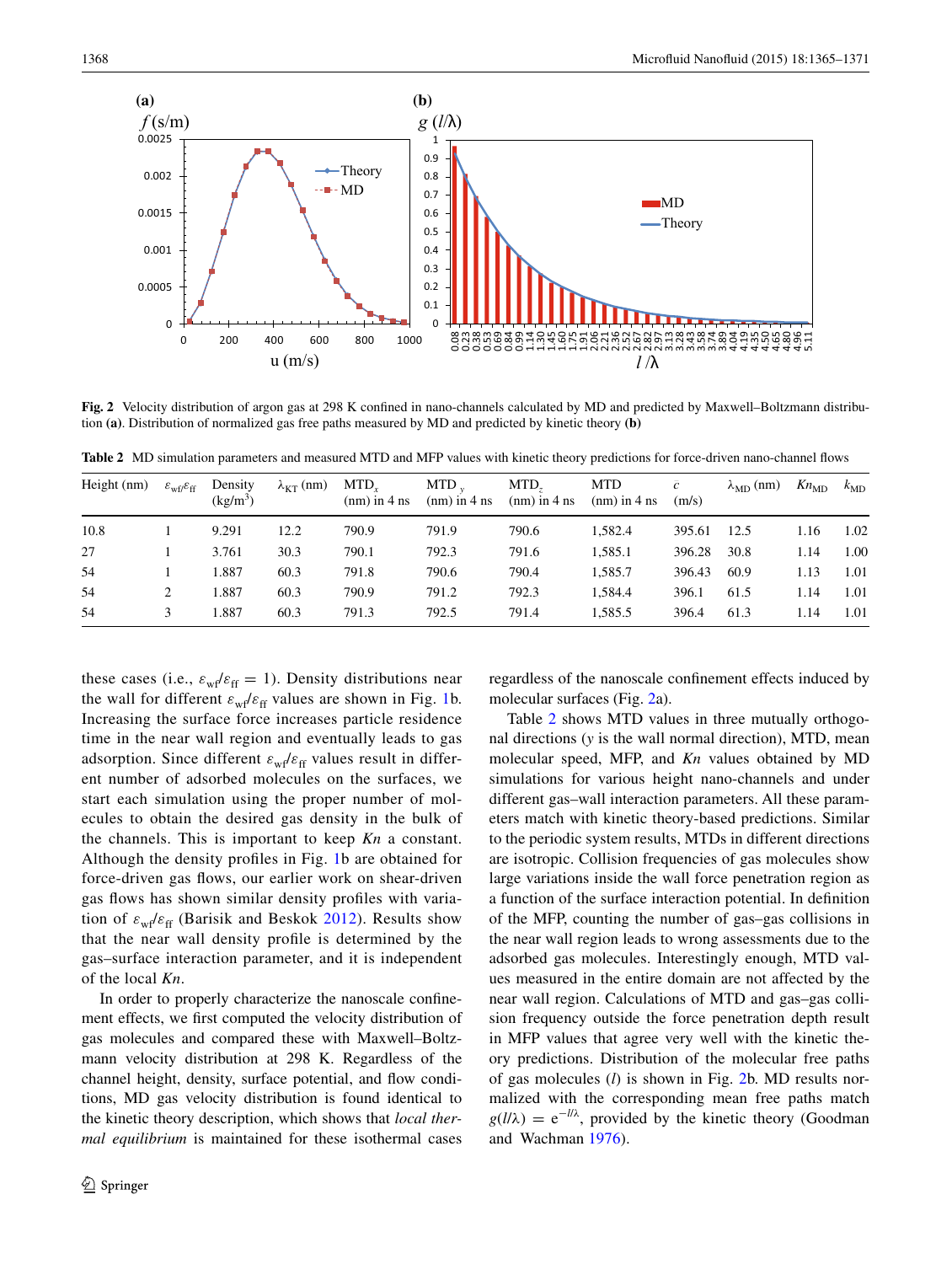Having established these key results, let us look into the sources of errors in MFP calculations in the literature. MFP is the average distance traveled by molecules between intermolecular collisions. Given this fact, the first common cause of error is counting of the gas–wall collisions in determination of *λ* (Arlemark et al. [2010](#page-5-1); Arlemark and Reese [2009;](#page-5-0) Dongari et al. [2010](#page-6-9), [2011a](#page-6-0), [b](#page-6-1), [2013a](#page-6-2), [b;](#page-6-5) Dongari and Agrawal [2012](#page-6-6); Guo et al. [2007;](#page-6-7) Peng et al. [2004](#page-6-8); Prabha et al. [2013;](#page-6-3) Qixin and Zhiyong [2014\)](#page-6-4). In the case of gas adsorption on the surface, gas molecules will collide with immobilized gas molecules on the surface. Such gas– gas collisions should also be excluded, since adsorbed gas molecules are not free to move.

Second, we look into literature that reports time-dependent variations in the MFP (Arlemark and Reese [2009](#page-5-0); Dongari et al. [2011a](#page-6-0)). Starting from a system in thermodynamic equilibrium, one can start calculating the MFP as a function of time. Due to the presence of diverse gas free paths in the system, one will first observe smaller free paths. Only after a considerable amount of time, the system will exhibit all free paths in the spectra shown in Fig. [2](#page-3-0)b, and the MFP will converge to the value predicted by kinetic theory. Simply stated, time-dependent MFP results are solely due to the simulation times being smaller than the mean collision time. One can avoid this mistake by averaging the results for much longer times than the mean collision time.

The third common error is utilization of free paths bounded by the channel height, for derivation of an effective viscosity for extended Navier–Stokes equations (Arlemark et al. [2010;](#page-5-1) Dongari et al. [2010,](#page-6-9) [2011a](#page-6-0), [2013a](#page-6-2), [b](#page-6-5); Dongari and Agrawal [2012](#page-6-6); Guo et al. [2007](#page-6-7); Peng et al. [2004](#page-6-8)). This approach makes fluid viscosity a function of the channel height. Although the largest gas free path for rarefied gas confined in a sphere is bounded by the sphere's diameter, gas-free paths in other geometries can exhibit free paths longer than the geometric dimensions, since molecules going through intermolecular collisions scatter in every direction. Results in Fig. [2](#page-3-0)b prove that gas free paths confined in a nano-size slit exhibits the entire spectrum predicted by the kinetic theory. This outcome brings an additional criticism to the concept of "effective viscosity." Since our results are in concurrence with Eq. ([2\)](#page-1-0), gas viscosity in the nano-confined system must also be a constant and determined by the local thermodynamic state. Given these facts, validity of the extended Navier–Stokes equations becomes questionable.

The forth common error is in reporting spatial variations of MPF due to the confinement effects (Arlemark and Reese [2009](#page-5-0); Dongari et al. [2011a](#page-6-0), [b,](#page-6-1) [2013a](#page-6-2); Prabha et al. [2013](#page-6-3); Qixin and Zhiyong [2014](#page-6-4)). Local MFP variations are physically admissible only if there are local density and temperature variations in the system, which is common in the streamwise direction for pressure driven gas flows in a channel. For  $k = 1$  flows shown in Fig. [1,](#page-2-1) gas density for isothermal flow is constant outside the wall force penetration depth, and MD calculations show constant MFP. Probable causes of erroneous MFP variations across the channel are (1) utilization of time averaging smaller than the mean collision time and (2) counting of gas–wall collisions. The former cause of error is dependent on the molecular free path distribution experienced in the bins. In other words, manifestation of the same error that led to the time-dependent MFP values. The latter cause of error is induced by counting of gas–wall collisions, where bins closer to the surface could be seem experiencing different free path values due to their proximity to the walls. Such presentations are greatly unphysical and illogical. Since MFP in a nanoscale confinement is often much larger than the channel height, computational bins that are only a few angstroms thick cannot exhibit spatial variations of the MFP, since the bin size is much smaller than the mean distance travelled by gas molecules between their collisions.

An important part of this study is validation of MFPs and Knudsen numbers calculated by MD simulations by examining the local velocity profiles. For this purpose, we computed the velocity profiles for all  $k = 1$  flows in different nano-confinements. Velocity profiles in the half of the channels are plotted in Fig. [3](#page-5-4). We compared the velocity distribution with the predictions of the linearized Boltzmann equation solutions and the velocity profiles approximated by Beskok and Karniadakis Model (BKM) (Beskok and Karniadakis [1999\)](#page-6-23).

Figure [3a](#page-5-4) shows the velocity profiles for  $k = 1$  flows in different height channels for  $\varepsilon_{\rm wf}/\varepsilon_{\rm ff} = 1$ . Same surface configuration was studied in our earlier work on sheardriven gas flows, where the tangential momentum accommodation coefficient (TMAC*, α*) for this surface/gas couple at  $\varepsilon_{wf}/\varepsilon_{ff} = 1$  was calculated as  $\alpha = 0.75$  (Barisik and Beskok [2011b\)](#page-6-19). In that study, we also validated TMAC values to be independent of the channel height, gas density, and Knudsen number. Velocity profiles based on the Boltzmann equation solutions are available in the literature for  $\alpha = 1$  (Ohwada et al. [1989\)](#page-6-24), while mass flow rate data for  $\alpha = 0.75$  exist at various *Kn* values (Sharipov [2001](#page-6-25)). In order to obtain a dimensional value for the desired theoretical velocity profiles, we utilized BKM for velocity shape and obtained the magnitude of the channel averaged velocity using Boltzmann solutions in (Sharipov [2001\)](#page-6-25). Results in Fig. [3a](#page-5-4) show good agreements between the MD data and predictions of the BKM away from the walls. Since the velocity profiles are presented as a function of *y*/*H*, influence of the near wall region varies with the channel height. Different than the kinetic theory and BKM, MD further considers nanoscale effects like surface forces and surface adsorption of gas molecules in addition to gas rarefaction. Nearly, parabolic velocity profiles are observed in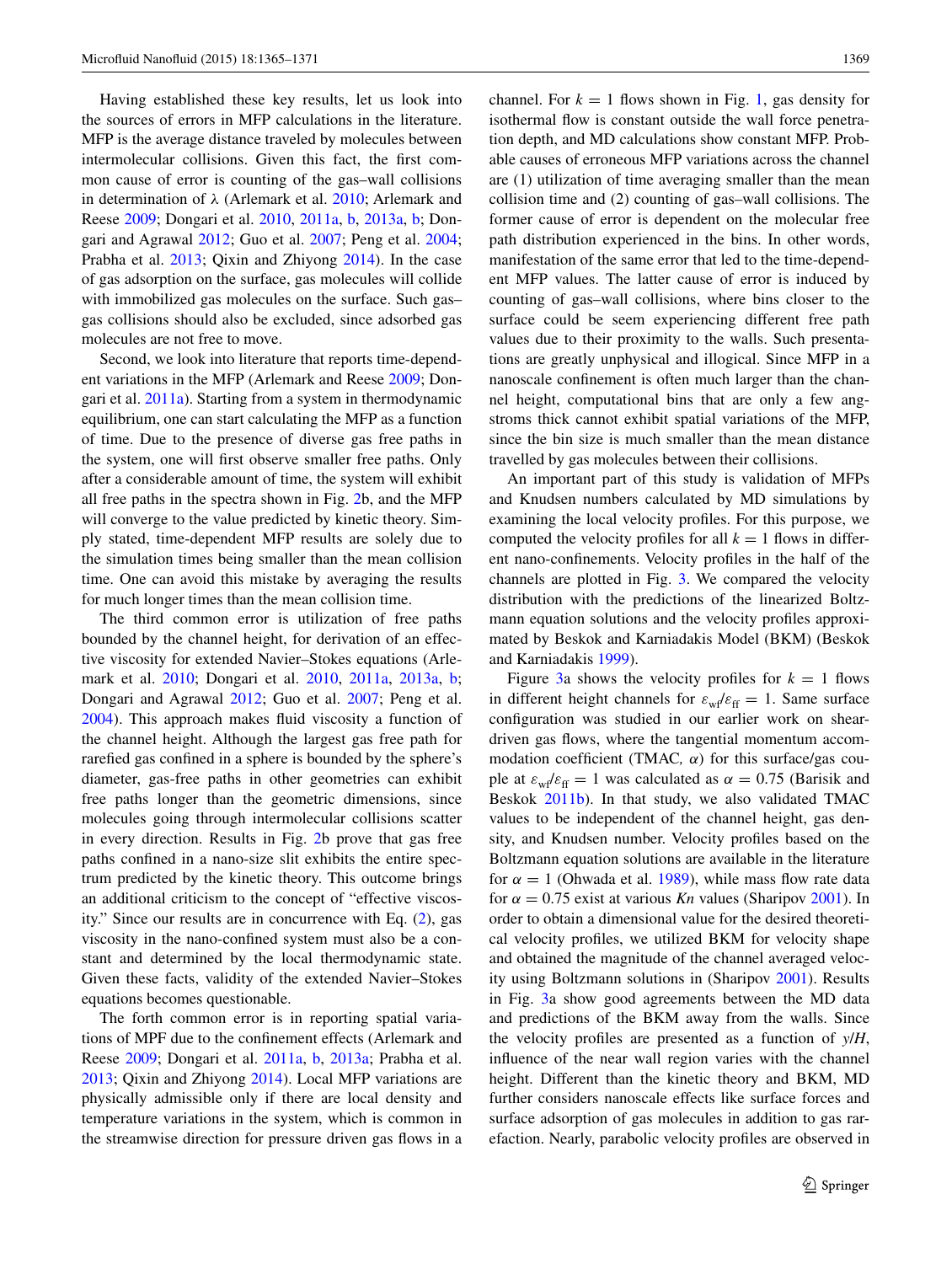<span id="page-5-4"></span>**Fig. 3** MD velocity profiles for  $k = 1$  flows (a) in 10.8, 27, and 54 nm height channels with  $\varepsilon_{\text{wf}}/\varepsilon_{\text{ff}} = 1$  and **(b)** in 54 nm height channel with  $\varepsilon_{\rm wf}/\varepsilon_{\rm ff} = 1$ ,  $\varepsilon_{\rm wf}/\varepsilon_{\rm ff} = 2$ , and  $\varepsilon_{\text{wf}}/\varepsilon_{\text{ff}} = 3$  (*solid symbols*). Linearized Boltzmann solution for  $TMAC = 1$  (Ohwada et al. [1989](#page-6-24)) (*solid symbol* with *solid line*), and predictions of BKM (Beskok and Karniadakis [1999\)](#page-6-23) for TMAC =  $0.94$ , 0.9, and 0.75 (*hollow symbols*) are given for comparisons  $0 \stackrel{1}{\longleftarrow} 0.0$ 



bulk of the channels with significant variations in the near wall region (i.e., within the wall force penetration length, *L*f ) (Barisik and Beskok [2014](#page-6-21)). Since the dimension of the near wall region remains a constant, its influence on flow physics becomes increasingly significant with decreased channel height, *H*. In our previous studies, we defined a new dimensionless parameter  $B = L_f/H$  to characterize the nanoscale confinement effects on gas transport. Surface effects are negligible for  $B \to 0$ , but the near wall physics becomes dominant for finite values of *B* where transport behavior is completely different than the kinetic theory predictions (Barisik and Beskok [2014](#page-6-21)).

Velocity profiles for different surface interaction strengths in 54 nm channel are plotted in Fig. [3](#page-5-4)b. Our earlier work on shear-driven flows resulted in  $\alpha = 0.75, 0.9$ , and 0.94 for  $\varepsilon_{\text{wf}}/\varepsilon_{\text{ff}} = 1, 2$ , and 3, respectively (Barisik and Beskok [2012\)](#page-6-20). Theoretical results are plotted using linearized Boltzmann solution at  $\alpha = 1$  and using BKM and Boltzmann flow rate data for  $\alpha = 0.75$ . BKM velocity profiles for  $\alpha = 0.9$  and 0.94 were obtained using the channel averaged velocities calculated form MD simulations. Increase in surface interaction strength leads to stronger coupling between the gas and surface atoms, which results in higher TMAC values that reduce the gas velocity and mass flow rate. In all cases, the velocity profiles in bulk of the channel match kinetic theory predictions at the corresponding *Kn* values. This proves that the kinetic description of *Kn* is applicable for nanoscale confined gas flows for  $B \rightarrow 0$ . Such results would be impossible if the MFP varies across the channels as claimed in recent literature.

## **2 Conclusions**

Current claims of MFP variation normal to the nano-channel surfaces as a function of the confinement level are false. Consideration of gas–wall collisions creates a channel height dependent MFP. In addition, calculations performed in time

frames shorter than a mean collision time result in time dependency of MFP. Moving one step further, our simulations employed molecular surfaces with atomistic corrugations and surface forces different than the earlier studies using Maxwell type planar boundary conditions. Even in such a case, carefully conducted MD simulations validate the kinetic theory definition of MFP in nanoscale confinements as small as 10 nm. In fact, MFP calculations should solely rely on gas–gas collisions outside the adsorbed gas regions and should be performed for a time frame that is several mean collision time long. Since MFP is a discrete length scale, it should not be measured every time step and for length scales smaller than itself. This methodology and our MFP results are validated by the velocity profiles for forcedriven nano-channel flows, which agree well with the kinetic theory predictions in the bulk flow region using the Knudsen number calculated from the MFP results of MD simulations. Flow physics in the near wall region is determined by the surface force field, as previously explained in (Barisik et al. [2010;](#page-6-18) Barisik and Beskok [2010](#page-5-2), [2011a,](#page-5-3) [b,](#page-6-19) [2012](#page-6-20), [2014](#page-6-21)).

**Acknowledgments** Dr. Beskok would like to thank American Chemical Society (ACS) for support under the grant number 54562-ND9.

## **References**

- <span id="page-5-0"></span>Arlemark EJ, Reese JM (2009) Investigating the effects of solid boundaries on the gas mean-free-path. In: ASME 7th International Conference on Nanochannels, Microchannels, and Minichannels
- <span id="page-5-1"></span>Arlemark EJ, Dadzie SK, Reese JM (2010) An extension to the Navier–Stokes equations to incorporate gas molecular collisions with boundaries. J Heat Transf 132:1–041006
- <span id="page-5-2"></span>Barisik M, Beskok A (2010) MD simulations of nano-scale gas flows: a case study of couette flow at  $Kn = 10$ . In: Proceedings of the 27th Symposium on Rarefied Gas Dynamics Pacific Grove, CA, vol. 1333, p. 707
- <span id="page-5-3"></span>Barisik M, Beskok A (2011a) Equilibrium molecular dynamics studies on nanoscale-confined fluids. Microfluid Nanofluidics 11:269